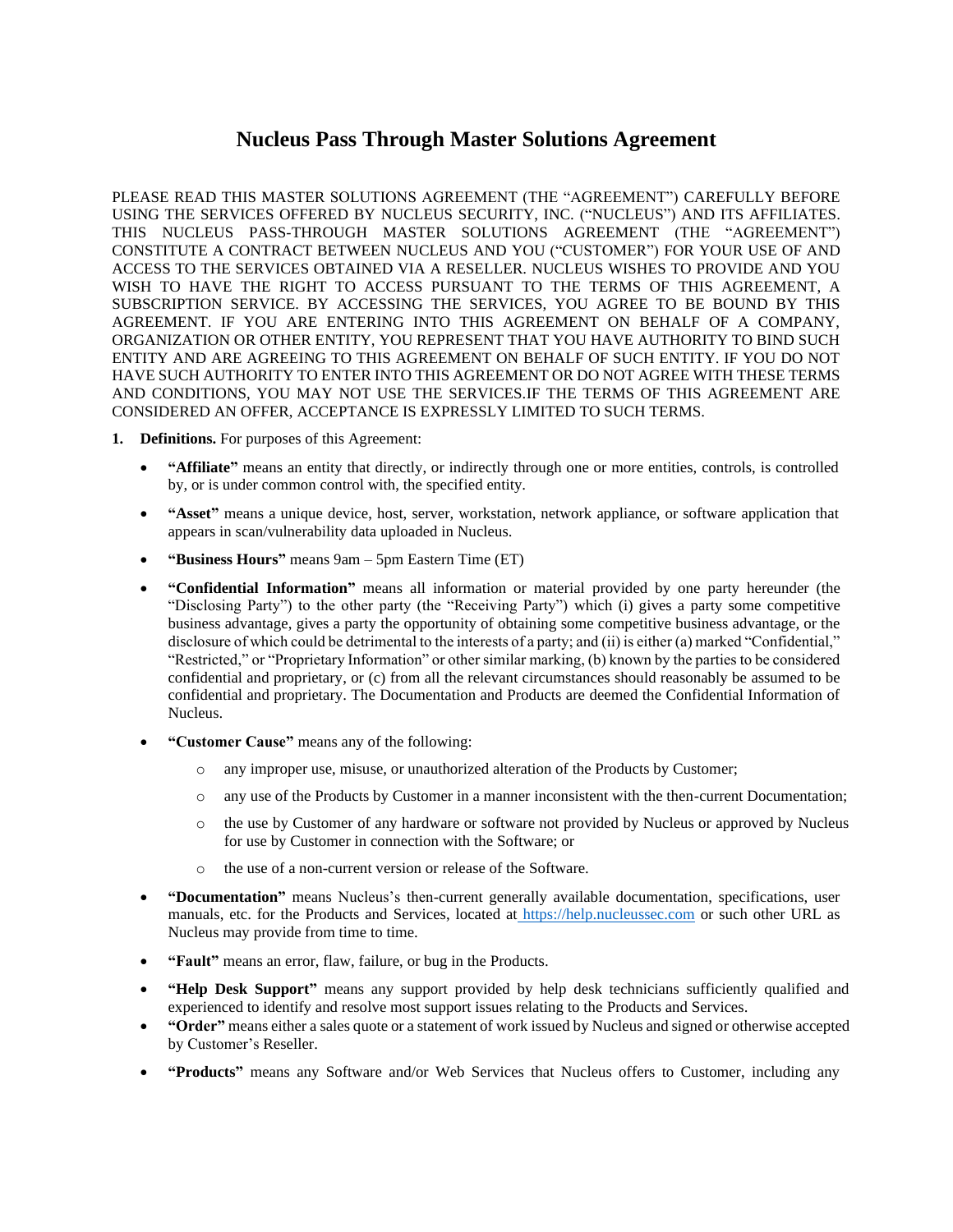Documentation.

- **"Privacy Policy"** means Nucleus's Privacy Policy found at https://www.nucleussec.com/privacy-policy/ or such other URL locations which can be found on Nucleus's website as Nucleus may provide from time to time.
- **"Seats"** means the number of Users granted access to the Products at any given time. Seats in the context of this Agreement will only apply to "**Active Users**". If a User de-activates their account, it opens a Seat up for another User. Nucleus retains information within the Cloud-based Software for de-activated User accounts so to preserve the account if re-activated by the User.
- **"Services"** means any professional services, including implementation and installation services agreed upon by the parties and set forth in an Order, or any Support Services purchased pursuant to an Order.
- **"Software"** means the object code version of any software that may be licensed by Nucleus to Customer under an Order for usage or installation on Customer's systems.
- **"Support Hours"** means, for Australia, 8a 6p Australian Eastern Time and for the rest of the world, 8a 6p US Eastern Time, Monday through Friday, except Nucleus-recognized holidays.
- **"Support Services"** means maintenance of the then-current version or release of the Products, including Help Desk Support.
- **"Users"** means any of Customer's employees, customers or other third parties to which the Customer gives access to the Products.
- **"Web Service"** means an application and/or database product hosted by Nucleus or its agents and made available for remote access and use by Customer under an Order.

# **2. Trial Period.**

**2.1** *Trial Period*. If Customer acquires any Products on a trial basis (the "Trial Products"), then Customer will have a period of thirty (30) days from the day the Trial Products are made available to Customer to evaluate the Product (the "Trial Period"). During the Trial Period, all terms and conditions of this Agreement will apply, except that (i) no fees will be due from Customer; (ii) such Products and any Services provided by Nucleus with regard to such Products will be provided without warranties or indemnities of any kind, entirely on an "as-is" basis (e.g., the provisions of Sections [7](#page-4-0) (Support Services)[, 10.1](#page-4-1) (Product Warranties), [10.2](#page-5-0) (Service Warranties), and [11.1](#page-5-0) (Nucleus Indemnity Obligations) will not apply); and (iii) additional trial terms and conditions may appear on the trial registration web page or on the applicable Order. Any such additional terms and conditions are incorporated into this Agreement by reference and are legally binding.

**2.2** *Trial Disclaimer*. CUSTOMER DATA ON NUCLEUS SYSTEMS OR IN NUCLEUS'S POSSESSION OR CONTROL, REPORTS, AND ANY CUSTOMIZATIONS MADE TO THE PRODUCTS BY OR FOR CUSTOMER'S BENEFIT DURING THE TRIAL PERIOD MAY BE PERMANENTLY LOST OR DELETED AT THE END OF THE TRIAL PERIOD.

## **3. Products.**

**3.1** *Software License*. This Section applies only in the event Customer's Reseller licenses Software from Nucleus pursuant to an Order. Subject to Customer's payment of all relevant fees, Nucleus hereby grants to Customer (including its Affiliates) and Customer's authorized Users, solely for internal purposes, and not for resale or publication, a limited, non-exclusive, non-sublicensable, non-transferable (except pursuant to Section [14.6](#page-8-0) (Assignment)), fully-paid, royalty-free license to use, execute, display, and access the Software. The initial term of the foregoing license will be as set forth in the applicable Order. Apart from the foregoing limited licenses, Customer is not being granted any right, title, or interest in or to the Software Products. All such rights are expressly reserved by Nucleus.

**3.2** *Web Services Access*. This Section applies only in the event Customer's Reseller orders Web Services from Nucleus pursuant to an Order. Subject to Customer's payment of all relevant fees, Nucleus hereby grants to Customer a non-exclusive, non-transferable (except pursuant to Section [14.6](#page-8-0) (Assignment)), right to access and use for its internal business purposes the Web Services as specified in an Order specifying the Products and Services to be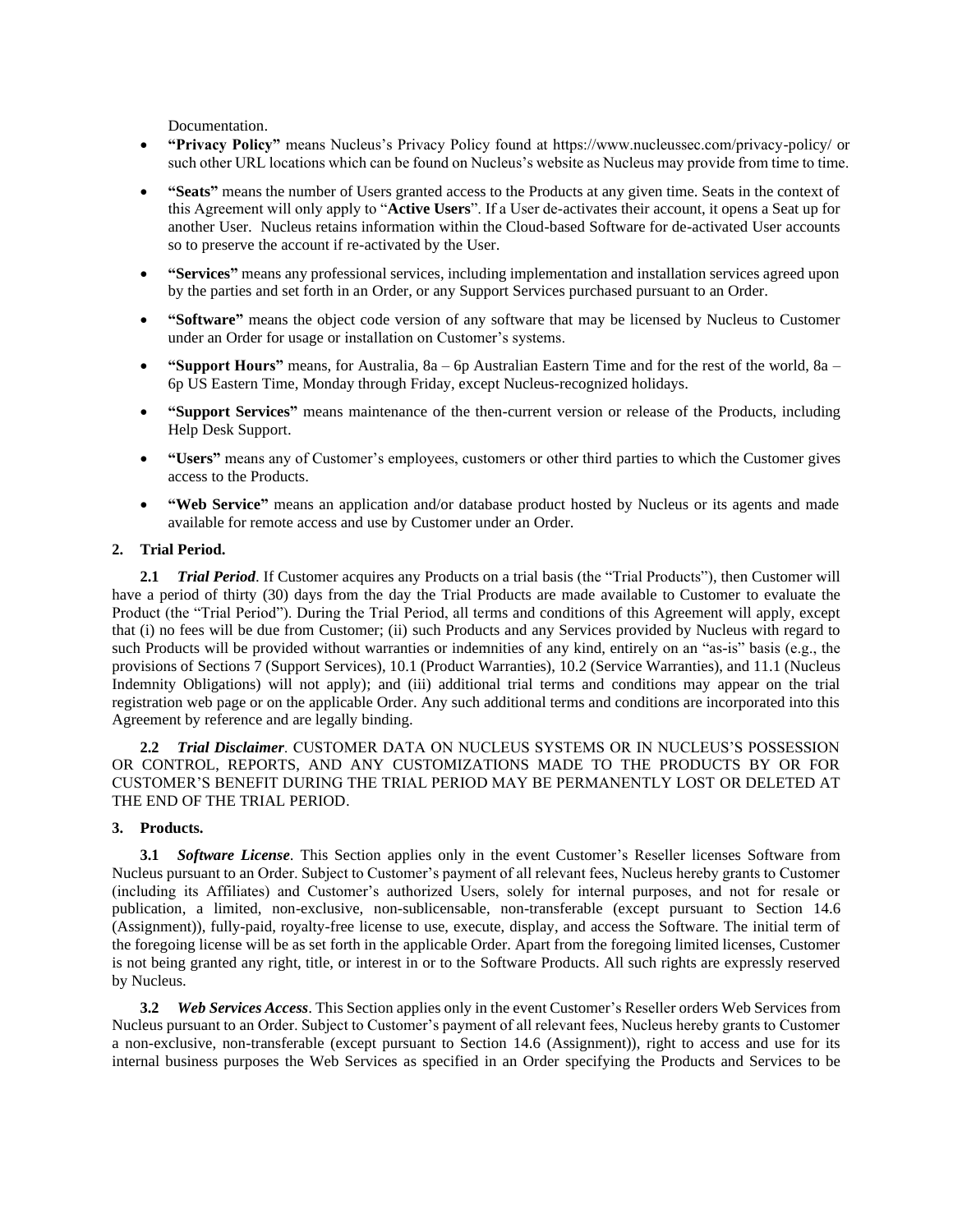provided hereunder that is entered into between Customer and an entity that is authorized by NUCLEUS to resell and license access to the Products and Services to Customer (the "Reseller"). The initial term of the foregoing access right will be as set forth in the applicable Order. Customer shall be solely responsible for connection of Customer's systems to a telecommunications service that provides Internet access for purposes of Customer's access and use of the Web Services.

**3.3** *Beta Product***.** Nucleus may offer "Beta Products" to Customer at no charge. Use of the Beta Products are at the election of Customer and are for evaluation purposes only. Beta Products are not considered "Products" and do not come with Support Services. Beta Products may be subject to additional terms. Nucleus reserves the right to discontinue the Beta Products at any time. Beta Products will automatically terminate at such time as Nucleus makes such Beta Products generally available. Beta Products may be unpredictable and lead to erroneous results. Customer acknowledges and agrees that: (i) Beta Products are experimental and have not been fully tested; (ii) Beta Products may not meet Customer's requirements; (iii) the use or operation of any Beta Products may not be uninterrupted or error free; (iv) Customer's use of any Beta Product is for purposes of evaluating and testing the Beta Product and providing feedback to Nucleus; (v) Customer shall inform its employees, staff members, and other users regarding the nature of Beta Product; and (vi) Customer will hold all information relating to Beta Products and Customer's use of Beta Products, including any performance measurements and other data relating to Beta Products, in strict confidence and shall not disclose such information to any unauthorized third parties. Customer shall promptly report any errors, defects, or other deficiencies in any Beta Product to Nucleus. NOTWITHSTANDING ANY OTHER PROVISION OF THIS AGREEMENT, ALL BETA PRODUCTS ARE PROVIDED "AS-IS" AND "AS- AVAILABLE," WITHOUT WARRANTIES OR INDEMNITIES OF ANY KIND. Customer hereby waives any and all claims, now known or later discovered, that Customer may have against Nucleus and its suppliers and licensors arising out of Customer's use of the Beta Products.

**3.4** *Updates.* Nucleus reserves the right to update the Products from time-to-time, but makes no guarantee as to the availability of such updates.

#### **4. Product Usage & Rights**.

**4.1** *Acceptance***.** All sales are final, non-refundable, and non-returnable except with respect to Products that do not meet applicable specifications in the relevant Documentation.

**4.2** *Product Term*. The applicable term for each Product is set forth in the applicable Order.

**4.3** *Intellectual Property***.** This is not a work made-for-hire agreement (as that term is defined in Section 101 of Title 17 of the United States Code). Nucleus and its licensors own all right, title, and interest, including intellectual property rights, in the Products and all enhancements, modifications, and updates thereto, as well as the results of any Services performed hereunder. Except for express licenses granted in this Agreement, Nucleus is not granting or assigning to Customer any right, title, or interest, express or implied, in or to Nucleus's intellectual property. Nucleus reserves all rights in such property.

**4.4** *Feedback*. Customer may provide Nucleus with suggestions, comments, or other feedback (collectively, "**Feedback**") with respect to the Products. Feedback is voluntary. Nucleus is not obligated to hold it in confidence. Nucleus may use Feedback for any purpose without obligation of any kind. To the extent a license is required under any Customer intellectual property rights to make use of the Feedback, Customer grants Nucleus an irrevocable, nonexclusive, perpetual, royalty-free license to use the Feedback in connection with Nucleus's business, including the enhancement of the Products.

**4.5** *Open Source/Third Party Software.* The Products may use or include open-source software components ("OSS") or third party software ("TPS"). To the extent so stipulated by the license that governs each OSS or TPS ("OSS/TPS License"), each such OSS and TPS is subject to its respective OSS/TPS License, not this Agreement, and is licensed to Customer directly by its respective licensor, not sublicensed by Nucleus. If, and to the extent, an OSS/TPS License requires that this Agreement effectively impose, or incorporate by reference, certain disclaimers, provisions, prohibitions or restrictions, then such disclaimers, provisions, prohibitions or restrictions shall be deemed to be imposed, or incorporated by reference into this Agreement, as required, and shall supersede any conflicting provision of this Agreement, solely with respect to the corresponding OSS and TPS which is governed by such OSS/TPS License.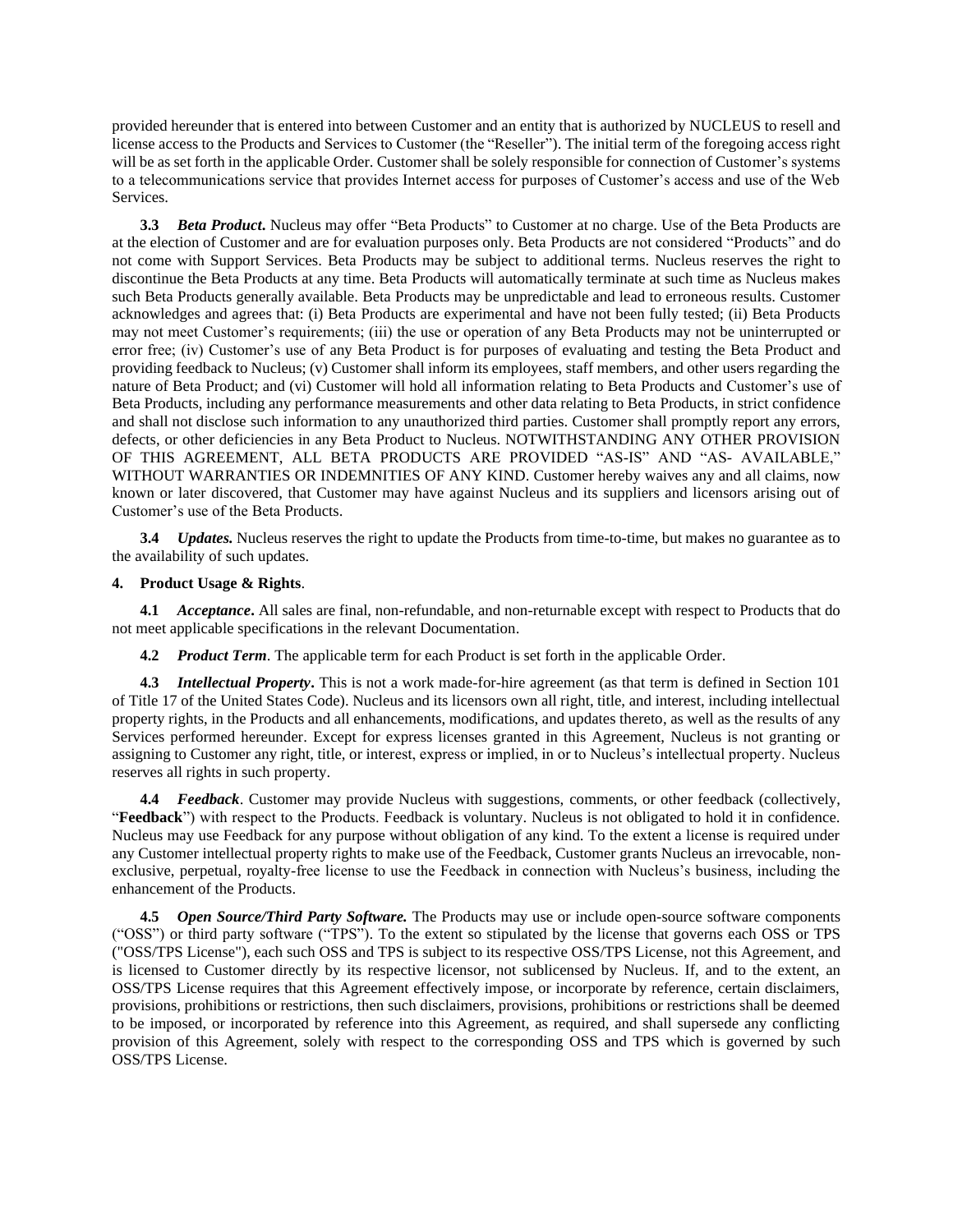#### **5. Data.**

**5.1** *Customer Data***.** Customer grants Nucleus and its Affiliates a non-exclusive, world-wide, royalty-free license to use the data and other information input by Customer into the Products ("**Customer Data**"): (i) to perform Nucleus's obligations under this Agreement; (ii) in compliance with the Privacy Policy; and (iii) as may be required by law. Customer will be responsible for obtaining all rights, permissions, and authorizations to provide the Customer Data to Nucleus for use as contemplated under this Agreement. Except for the limited license granted in this Section, nothing contained in this Agreement will be construed as granting Nucleus any right, title, or interest in the Customer Data. Customer Data shall be deemed Customer Confidential Information.

**5.2** *Aggregated Data.* Nucleus may also use Customer Data in an aggregate, de-identified, and generic manner for marketing, survey, and benchmarking purposes, in the review and development of current and future Products, Product usage, and other similar purposes ("**Aggregated Data**"). Aggregated Data: (i) is used only for internal administrative purposes and general usage statistics; (ii) does not identify Customer or any individual; and (iii) to the extent such Aggregated Data is disclosed, it is only disclosed in a generic or aggregated manner for the purposes of sharing Product usage, statistical, or benchmarking purposes. Aggregated Data will not be considered Customer Confidential Information.

**5.3** *Data Security***.** Customer Data is maintained using industry standard administrative, physical, and technical safeguards that are designed to provide for the protection of the security, confidentiality, and integrity of Customer Data. Nucleus's security safeguards include means for preventing access, use, modification, or disclosure of Customer Data by unauthorized individuals. Notwithstanding the foregoing, Customer Data access may be provided (i) to Nucleus and other personnel to the extent necessary provide Products and Services; (ii) as compelled by law in accordance with Section [9.1\(](#page-4-1)v); (iii) as set forth in the Privacy Policy; or (iv) as expressly permitted by Customer.

**5.4** *Privacy***.** The collection, use, and disclosure of Customer Data in connection with Customer's use of the Products is subject to the Privacy Policy. Customer hereby acknowledges and agrees that all Users will review and consent to the Privacy Policy before accessing or using the Products. By using the Products, Customer, and each User acknowledges that the Customer Data will be processed in accordance with the Privacy Policy and this Agreement and may be processed in a country where it was collected, as well as in countries where privacy laws may be different or less stringent. By using the Products or submitting Customer Data via the Products, Customer and each User expressly consents to such processes. To the extent Customer or a User provides personal or confidential information about a named person or entity that is not a User, Customer or the applicable User represents that it has that person's or entity's consent to do so.

#### **6. Customer Obligations**.

**6.1** *Connectivity*. Customer is solely responsible for all telecommunication or Internet connections and associated fees required to access and use the Products, as well as all hardware and software on the Customer site. Nucleus is not responsible for (i) Customer's access to the Internet; (ii) interception or interruptions of communications through the Internet; or (iii) changes or losses of data through the Internet.

**6.2** *User Credentials*. Customer shall keep the User credentials (e.g., usernames and passwords) confidential and not disclose any such credentials to any third party. In addition, Customer shall notify Nucleus immediately upon discovery of the disclosure of any such credentials, and upon any termination of the engagement of any employees or agents of Customer with knowledge of any such credentials, so that such credentials can be changed.

**6.3** *Restrictions*. Customer may not: (i) reverse engineer, disassemble, decompile, or otherwise attempt to reveal the trade secrets or know how underlying the Products, except to the extent expressly permitted under applicable law; (ii) use Nucleus's intellectual property and Confidential Information to develop a product that is similar to the Products; (iii) use any Nucleus Confidential Information to contest the validity of any Nucleus intellectual property; (iv) remove or destroy any copyright notices or other proprietary markings or confidentiality legends placed on or made available through the Products; (v) use the Products in any manner or for any purpose inconsistent with the terms of this Agreement or the Documentation; or (vi) copy, reproduce, distribute, rent, loan, sell, transfer, grant any license, sub-license or otherwise make available Products to third parties except as expressly permitted in this Agreement. Products shall only be used for the licensed number of Assets for which Customer has paid the applicable fees.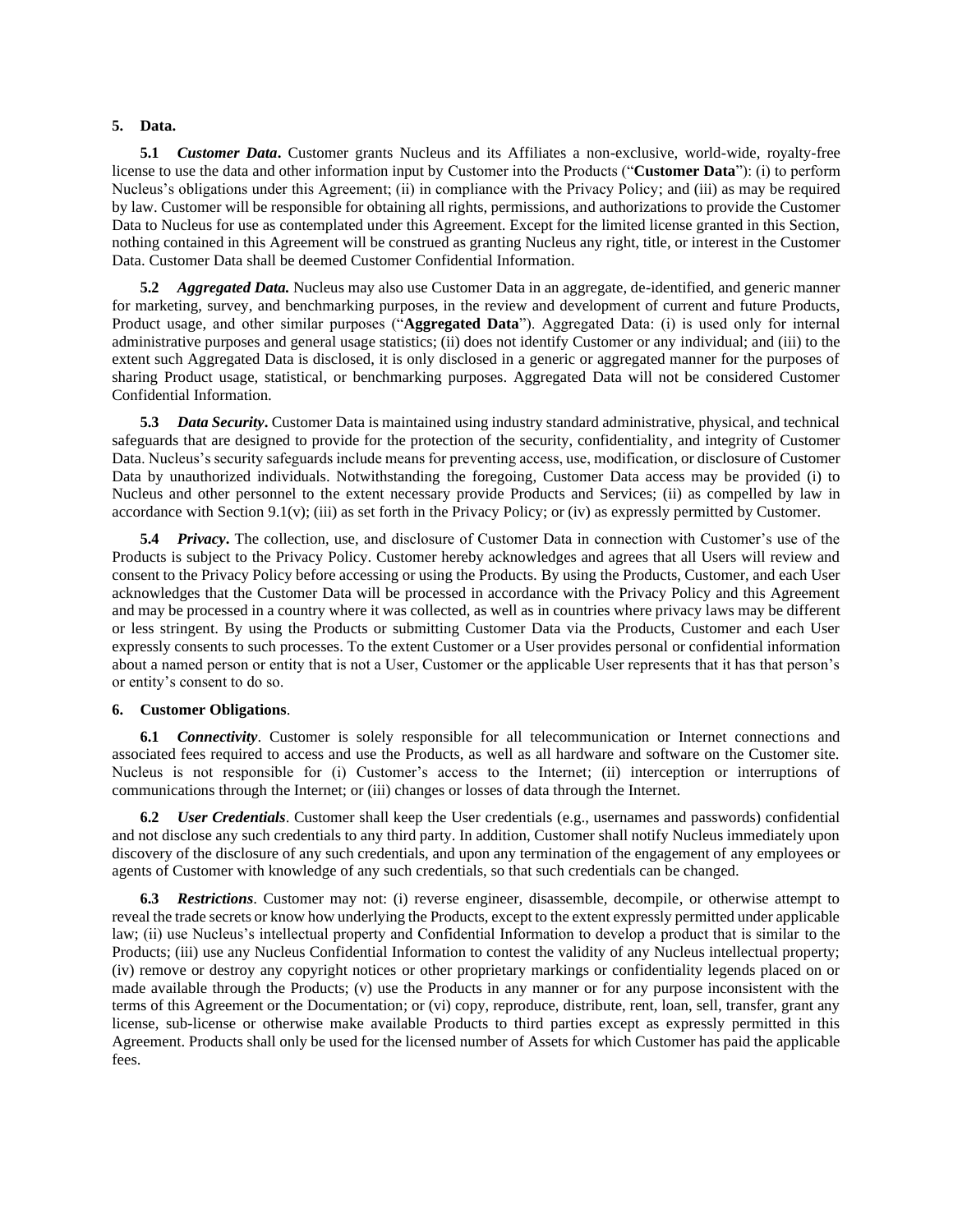<span id="page-4-0"></span>**6.4** *Export/Import Control Compliance***.** The sale, resale or other disposition of Products and any related technology or Documentation may be subject to the export control laws, regulations and orders of the United States and may be subject to the export and/or import control laws and regulations of other countries. Customer is solely responsible for complying with all such laws, regulations and orders and acknowledges that it shall not directly or indirectly export or import any Products to any country to which such export or transmission is restricted or prohibited. Customer understands and acknowledges its responsibility to obtain any license to export, re-export or import as may be required.

**6.5** *Exclusions*. Notwithstanding the foregoing, Nucleus will have no obligation to support: (i) services, hardware, or software provided by anyone other than Nucleus; (ii) Product issues caused by Customer Causes or Customer's negligence, abuse, or misapplication; (iii) Customer's use of Products other than as specified in the Documentation; or (iv) or by other factors beyond the control of Nucleus.

# **7. Payment Terms.**

**7.1** *Prices***.** Payment of fees for the Products and Services (the "Fees") is solely between Customer and Reseller. Notwithstanding the foregoing, Customer acknowledges that if any payments owed by Reseller to Nucleus for the Products and Services, with respect to Customer, are ten (10) or more days overdue, Nucleus may, without limiting its other rights and remedies, suspend the Products and Services after using commercially reasonable efforts to notify Customer of such overdue payment obligations.

**7.2**

# <span id="page-4-1"></span>**8. Confidentiality.**

**8.1** *Exceptions; Compelled Disclosure*. "Confidential Information" does not include information that: (i) is or becomes publicly available other than as a result of a breach by the Receiving Party of this Agreement; (ii) was previously known to the Receiving Party prior to the date of disclosure, as evidenced by contemporaneous written records; (iii) was acquired by the Receiving Party from a third party which was not in breach of any obligation of confidentiality; or (iv) was independently developed by the Receiving Party hereto without reference to Confidential Information of the Disclosing Party. In the event that the Receiving Party is required to disclose Confidential Information pursuant to a subpoena or other similar order of any court or government agency, the Receiving Party shall promptly inform the other Disclosing Party in writing and provide a copy thereof (unless notice is precluded by the applicable process), shall only disclose that Confidential Information necessary to comply with such subpoena or order, and shall use reasonable efforts to obtain confidential treatment of such information.

**8.2** *Protection of Confidential Information*. Except as expressly provided in this Agreement, the Receiving Party will not use or disclose any Confidential Information of the Disclosing Party without the Disclosing Party's prior written consent, except disclosure to and subsequent uses by the Receiving Party's employees or consultants on a need-to-know basis, provided that such employees or consultants are bound to obligations of confidentiality that are at least as restrictive as the Receiving Party's obligations under this Section 9. Subject to the foregoing nondisclosure and non-use obligations, the Receiving Party agrees to use at least the same care and precaution in protecting such Confidential Information as the Receiving Party uses to protect the Receiving Party's own Confidential Information and trade secrets, and in no event less than reasonable care. Each party acknowledges that due to the unique nature of the other party's Confidential Information, the Disclosing Party may not have an adequate remedy in money or damages in the event of any unauthorized use or disclosure of its Confidential Information. In addition to any other remedies that may be available in law, in equity or otherwise, the Disclosing Party shall be entitled to seek injunctive relief to prevent such unauthorized use or disclosure.

**8.3** *Return and Destruction of Materials***.** All documents and other tangible objects containing or representing Confidential Information that have been disclosed by either party to the other party, and all summaries, copies, descriptions, excerpts or extracts thereof that are in the possession of the Receiving Party, shall be and remain the property of the Disclosing Party and shall be promptly returned to the Disclosing Party, and the Receiving Party shall use reasonable efforts to promptly delete or destroy all summaries, copies, descriptions, excerpts, or extracts thereof in their possession, upon the Disclosing Party's written request. The Receiving Party shall have no obligation to delete or destroy copies that: (i) are contained in an archived computer system backup that was made in accordance with such party's security, e-mail retention, and/or disaster recovery procedures; or (ii) are kept by it for record-keeping,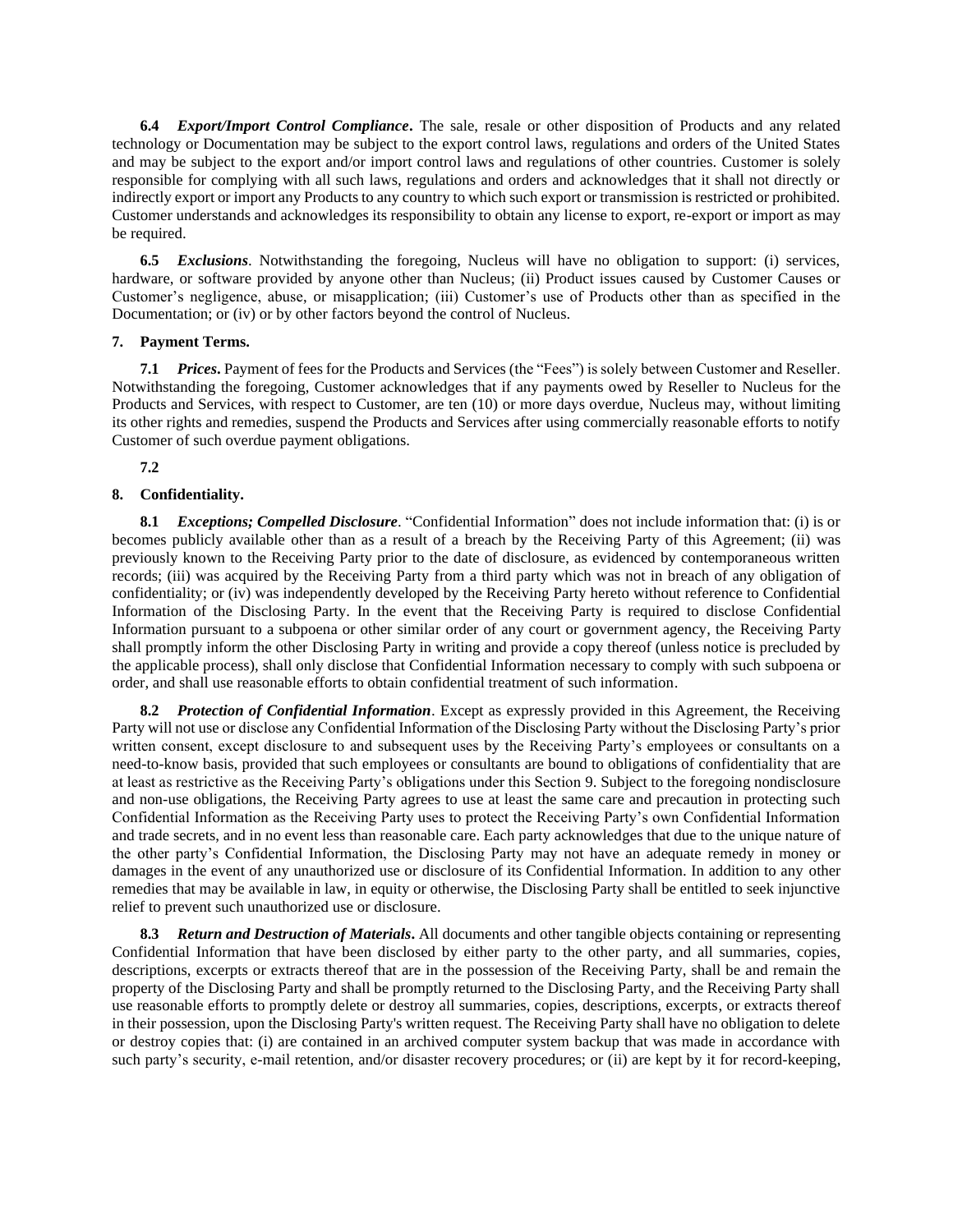archival, or governance purposes in compliance with such party's document retention policies. Any such retained Confidential Information shall remain subject to the terms and conditions of this Agreement for so long as it is retained. Notwithstanding the return or destruction of the Confidential Information, the Receiving Party will continue to be bound by its confidentiality and other obligations hereunder in accordance with the terms of this Agreement. At the Disclosing Party's option, the Receiving Party will provide written certification of its compliance with this Section.

## **9. Warranties and Disclaimers.**

**9.1** *Product Warranties*. Unless expressly provided otherwise in a Product warranty in terms and conditions accompanying a Product, Nucleus represents and warrants that all Products shall materially conform to their thencurrent Documentation. For Web Services, Customer must notify Nucleus of any breach of this warranty within thirty (30) days of the first occurrence of such breach. For Software, Customer must notify Nucleus within one (1) year of Customer's receipt thereof. Customer's sole and exclusive remedy, and Nucleus's sole and exclusive liability, for a breach of the foregoing warranty will be for Nucleus to provide Support Services to repair or replace the relevant Product or terminate the relevant Order and issue a refund for any pre-paid, unearned fees for the affected portion of the Product. Nucleus shall not be responsible for any breach of the foregoing warranty resulting from Customer's abuse or misuse of the Product or failure to use the Product as described in this Agreement or the Documentation, including failure to use the Product in accordance with its operational requirements.

<span id="page-5-0"></span>**9.2** *Service Warranties***.** Nucleus warrants that Nucleus shall provide the Services in a professional, workmanlike manner consistent with generally accepted industry standards. Customer must notify Nucleus of any breach of this warranty within thirty (30) days of delivery. Customer's sole and exclusive remedy, and Nucleus's sole and exclusive liability, for a breach of the foregoing warranty will be for Nucleus, in its sole discretion, to use reasonable efforts to re-perform the Services or terminate the relevant Order and issue a refund for the portion of price paid for the non-conforming Services.

**9.3** *Customer Warranties.* Customer represents and warrants that (i) it owns, or is a licensee of, having the right to sublicense, the Customer Data and that Customer has the right to grant Nucleus the rights that Customer purports to grant in this Agreement; (ii) Nucleus's possession or use of the Customer Data does not and will not infringe on, violate, or misappropriate any patent, trademark, or copyright, or misappropriate any trade secret or other proprietary right of any third party; (iii) the Customer Data shall be free from viruses, trojan horses, or other similar elements which could harm the systems or software used by Nucleus to provide the Products; and (iv) it will not use, nor will it allow any third parties under its control to use, the Products or Services for high risk activities, such as the operation of nuclear facilities, air traffic control, or life support systems, where the use or failure of the Products or Services could lead to death, personal injury, or environmental damage.

**9.4** *Compliance Warranties***.** Each party warrants that it will comply with all laws and regulations applicable to its provision or use of the Products or Services or performance of its obligations under this Agreement, as applicable (including applicable security breach notification law). In addition, each party represents and warrants that it has the full authority to enter into this Agreement and that it has the requisite corporate power and authority to execute, deliver, and perform its obligations under this Agreement.

**9.5** *Disclaimers***.** EXCEPT FOR THE LIMITED WARRANTIES IN THIS SECTION [10](#page-4-1) OR ANY EXPRESS WARRANTIES PROVIDED IN TERMS AND CONDITIONS ACCOMPANYING A PRODUCT: (i) THE PRODUCTS ARE PROVIDED "AS IS," WITH ALL FAULTS, AND WITHOUT WARRANTIES OF ANY KIND; AND (ii) NUCLEUS EXPRESSLY DISCLAIMS ALL OTHER WARRANTIES, EXPRESS AND IMPLIED, INCLUDING, BUT NOT LIMITED TO, THE IMPLIED WARRANTIES OF MERCHANTABILITY, QUIET ENJOYMENT, QUALITY OF INFORMATION, TITLE, NON-INFRINGEMENT, AND FITNESS FOR A PARTICULAR PURPOSE. NUCLEUS DOES NOT WARRANT THAT THE OPERATION OF THE PRODUCTS WILL BE UNINTERRUPTED OR ERROR-FREE OR THAT DEFECTS IN THE PRODUCTS WILL BE CORRECTED. NO ORAL OR WRITTEN INFORMATION, MARKETING OR PROMOTIONAL MATERIALS, OR ADVICE GIVEN BY NUCLEUS OR NUCLEUS'S AUTHORIZED REPRESENTATIVES SHALL CREATE A WARRANTY OR IN ANY WAY INCREASE THE SCOPE OF THE EXPRESS WARRANTIES PROVIDED HEREIN.

**9.6** THE PRODUCTS MAY BE USED TO ACCESS AND TRANSFER INFORMATION OVER THE INTERNET. CUSTOMER ACKNOWLEDGES AND AGREES THAT NUCLEUS AND ITS VENDORS AND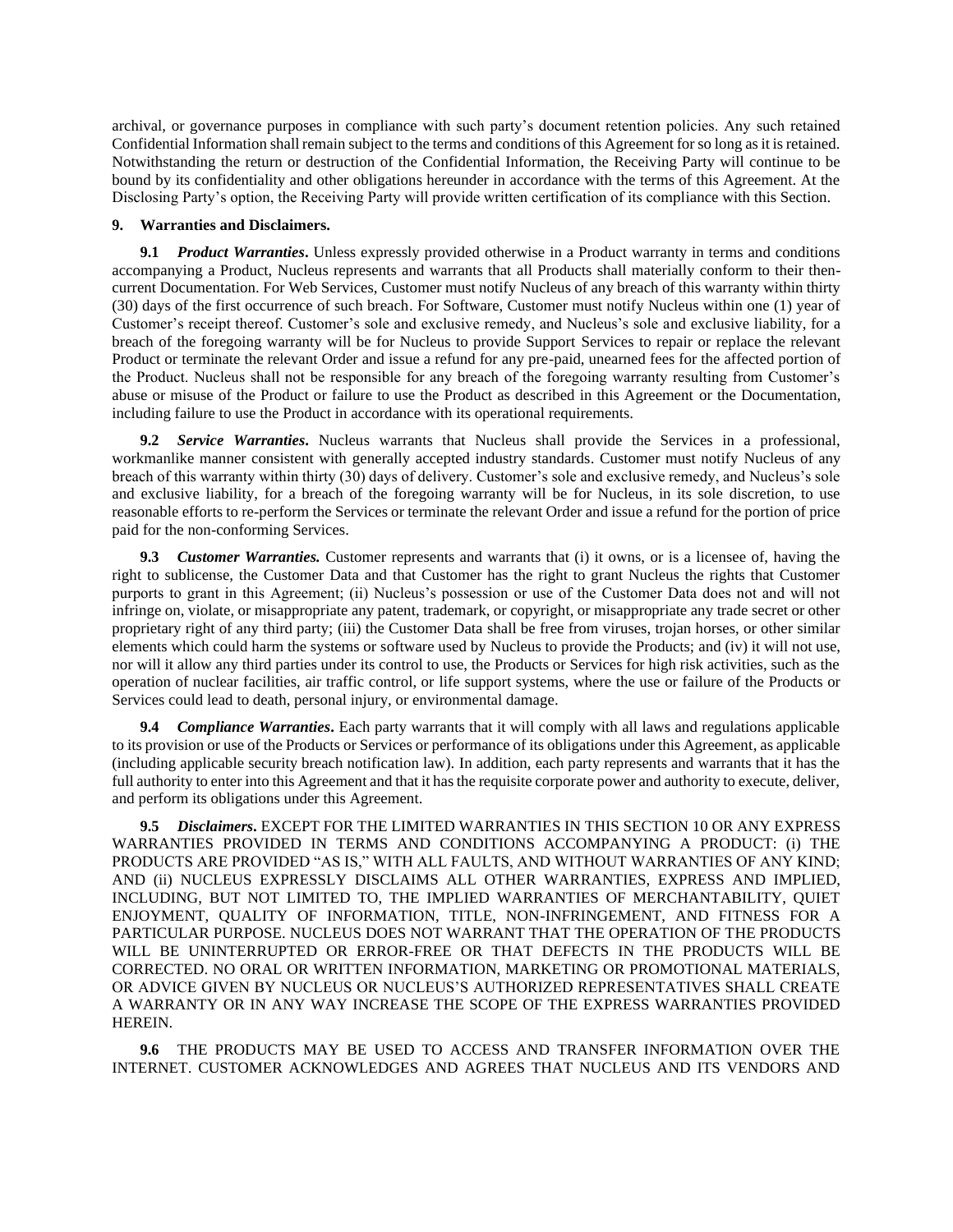LICENSORS DO NOT OPERATE OR CONTROL THE INTERNET AND THAT: (i) VIRUSES, WORMS, TROJAN HORSES, OR OTHER UNDESIRABLE DATA OR SOFTWARE; OR (ii) UNAUTHORIZED USERS (*E.G.*, HACKERS) MAY ATTEMPT TO OBTAIN ACCESS TO AND DAMAGE CUSTOMER DATA, WEB-SITES, COMPUTERS, OR NETWORKS. NUCLEUS WILL NOT BE RESPONSIBLE FOR THOSE ACTIVITIES. FURTHER, EACH PARTY DISCLAIMS ALL LIABILITY AND INDEMNIFICATION OBLIGATIONS FOR ANY HARM OR DAMAGES CAUSED BY ANY THIRD-PARTY HOSTING PROVIDERS.

#### **10. Indemnification.**

**10.1** *Nucleus Indemnity Obligations***.** Nucleus will defend and indemnify Customer from any and all claims, losses, deficiencies, damages, liabilities, costs, and expenses (including but not limited to reasonable attorneys' fees) finally awarded against Customer, as approved via a court-approved settlement, or via binding mediation or arbitration arising from a claim by a third party that Customer's authorized use of a Product infringes that third party's United States patent, copyright, or trade secret rights. The foregoing indemnification obligation of Nucleus is contingent upon Customer promptly notifying Nucleus in writing of such claim (provided the failure or delay in doing so shall not relieve Nucleus from any obligations to indemnify Customer except to the extent that such delay or failure materially prejudices the defense of such claim), permitting Nucleus sole authority to control the defense or settlement of such claim, and providing Nucleus reasonable assistance (at Nucleus's sole expense) in connection therewith. If a claim of infringement under this Section occurs, or if Nucleus determines a claim is likely to occur, Nucleus will have the right, in its sole discretion, to either (i) procure for Customer the right or license to continue to use the Products free of the infringement claim; or (ii) modify the Products to make them non-infringing, without loss of material functionality. If neither of these remedies is reasonably available to Nucleus, Nucleus may, in its sole discretion, immediately terminate the related Order and, upon return of the infringing Products from Customer, refund any pre-paid, unearned Fees paid for such Products. Notwithstanding the foregoing, Nucleus will have no obligation with respect to any claim of infringement that is based upon or arises out of (a) the use or combination of the Products with any hardware, software, products, data, or other materials not provided by Nucleus; (b) modification or alteration of the Products by anyone other than Nucleus; (c) a breach by Customer of this Agreement, including use of the Products in excess of the rights granted in this Agreement, or any breach by Customer of any applicable law; (d) any specifications or other intellectual property provided by Customer; or (e) Customer's failure to comply with Nucleus's direction to cease any activity that in Nucleus's reasonable judgment may result in such a claim (collectively, the "**Excluded Claims**"). The provisions of this Section state the sole and exclusive obligations and liability of Nucleus and its licensors and suppliers for any claim of intellectual property infringement arising out of or relating to the Products or this Agreement, and are in lieu of any implied warranties of non-infringement, all of which are expressly disclaimed.

**10.2** *Customer Indemnity Obligations.* Customer will defend and indemnify Nucleus, its Affiliates, officers, directors, shareholders, employees, agents, successors, and assigns (the "**Nucleus Indemnified Parties**") and hold the Nucleus Indemnified Parties harmless from, any and all claims, losses, deficiencies, damages, liabilities, costs, and expenses (including but not limited to reasonable attorneys' fees) incurred by any Nucleus Indemnified Party as a result of any claim by a third party arising from (i) Customer's use of the Products in breach of this Agreement; (ii) Nucleus's authorized use of the Customer Data; or (iii) the Excluded Claims. The foregoing indemnification obligation of Customer is contingent upon Nucleus promptly notifying Customer in writing of such claim (provided the failure or delay in doing so shall not relieve Customer from any obligations to indemnify Nucleus Indemnified Parties except to the extent that such delay or failure materially prejudices the defense of such claim), permitting Customer sole authority to control the defense or settlement of such claim, provided that Customer may not settle any such claim unless it unconditionally releases Nucleus of all liability, and providing Customer reasonable assistance (at Customer's sole expense) in connection therewith. For avoidance of doubt, Customer and Reseller are free to agree to indemnities with respect to the Services, and such indemnities shall not form part of this Agreement.

## **11. Limitations of Liability.**

**11.1** NEITHER NUCLEUS NOR ITS VENDORS AND LICENSORS SHALL HAVE ANY LIABILITY TO CUSTOMER OR ANY THIRD PARTY FOR ANY LOSS OF PROFITS, SALES, BUSINESS, DATA, OR OTHER INDIRECT, INCIDENTAL, CONSEQUENTIAL, OR SPECIAL LOSS OR DAMAGE, INCLUDING EXEMPLARY AND PUNITIVE DAMAGES, OF ANY KIND OR NATURE RESULTING FROM OR ARISING OUT OF THIS AGREEMENT, THE PRODUCTS, AND ANY SERVICES RENDERED HEREUNDER. THE TOTAL LIABILITY OF NUCLEUS AND ITS VENDORS AND LICENSORS TO CUSTOMER OR ANY THIRD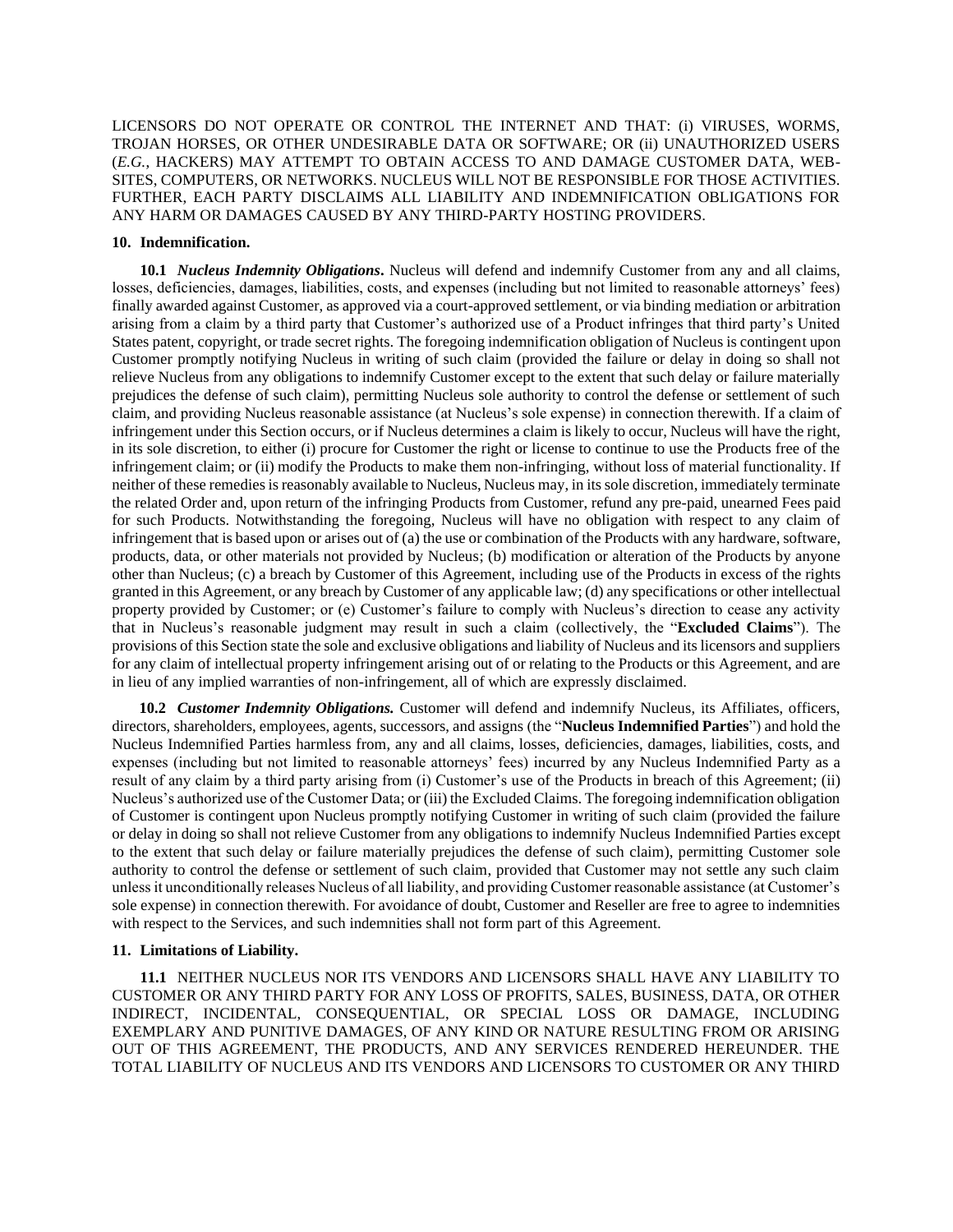PARTY ARISING OUT OF THIS AGREEMENT, THE PRODUCTS, AND ANY SERVICES RENDERED HEREUNDER FOR ANY AND ALL CLAIMS OR TYPES OF DAMAGES SHALL NOT EXCEED THE TOTAL FEES PAID OR PAYABLE HEREUNDER BY CUSTOMER'S RESELLER TO NUCLEUS FOR THE PRODUCT OR SERVICE PROVIDED TO CUSTOMER AS TO WHICH THE LIABILITY RELATES, IN THE TWELVE (12) MONTHS PRIOR TO THE FIRST EVENT GIVING RISE TO LIABILITY. The allocations of liability in this Section represent the agreed, bargained-for understanding of the parties and Nucleus's compensation hereunder reflects such allocations. The limitation of liability and types of damages stated in this Agreement are intended by the parties to apply regardless of the form of lawsuit or claim a party may bring, whether in tort, contract, or otherwise, and regardless of whether any limited remedy provided for in this Agreement fails of its essential purpose.

**11.2** No action arising out of this Agreement may be brought by either party more than two (2) years after such cause of action accrues.

## **12. Term and Termination.**

**12.1** *Term.* Subject to earlier termination by Nucleus as expressly provided for in this Agreement, this Agreement shall remain in place until all Orders related to the Products and Services have expired or terminated. ("**Term**"). The "Effective Date" shall be the date an Order signed by Customer's Reseller, or a purchase order issued by Customer's Reseller, is acknowledged by Nucleus.

**12.2 Suspension**. In the event Nucleus, in good faith, believes or otherwise becomes aware of a User's violation of this Agreement, then Nucleus may specifically request that Customer suspend such User's access to and use of the Products. In the event Customer fails to suspend such non-compliant User, Customer hereby authorizes Nucleus to suspend such User(s) or Customer entirely from access to and use of the Products. The duration of such suspension is at the sole determination of Nucleus and shall continue until such time as Nucleus determines that the applicable User has cured the breach resulting in such suspension. Nucleus may also suspend access and use of the Products with respect to any individual User or the Customer account to: (i) prevent damages to, or degradation of, the Products or Nucleus's systems; (ii) comply with any law, regulation, court order, or other governmental request; or (iii) otherwise protect Nucleus from potential legal liability. Any such suspension will be to the minimum extent and of the minimum duration required to prevent or terminate the cause of the suspension.

# **12.3** *Termination*.

**12.3.1** If Nucleus believes in good faith that Customer's Reseller's ability to make payments may be impaired, or if Customer's Reseller fails to pay any invoice when due and does not make such payment within ten (10) days after receipt of notice from Nucleus of such failure, Nucleus may, in its sole discretion, either: (i) suspend delivery or performance of any Order, or any remaining balance thereof, until such payment is made; or (ii) terminate any Order, or any remaining balance thereof.

**12.3.2** Either party may terminate the Agreement or an Order upon a material breach of the Agreement or Order by the other, if the breaching party does not cure the breach within thirty (30) days after receipt of written notice from the other party specifying the breach. Any termination of this Agreement pursuant to this Section 13.3.2 shall automatically terminate all Orders hereunder.

**12.3.3** Either party may terminate this Agreement for convenience upon written notice to the other party, subject to Section 13.4.1, provided however that all Orders existing at the time of such termination of this Agreement shall remain in effect and shall be performed in accordance with and subject to the terms and conditions of this Agreement (all of which shall survive with respect to such Orders) until expiration or termination of such Orders pursuant to this Agreement or the terms thereof.

**12.3.4** Either party may terminate this Agreement and all Orders upon written notice if the other party ceases conducting business in the normal course, admits its insolvency, makes an assignment for the benefit of creditors, or becomes the subject of any judicial or administrative proceedings in bankruptcy, receivership, or reorganization. Termination shall be effective upon receipt of the written notice.

#### **12.4** *Effects of Termination.*

**12.4.1** Upon any termination, Customer's right to use and access the Products shall immediately cease.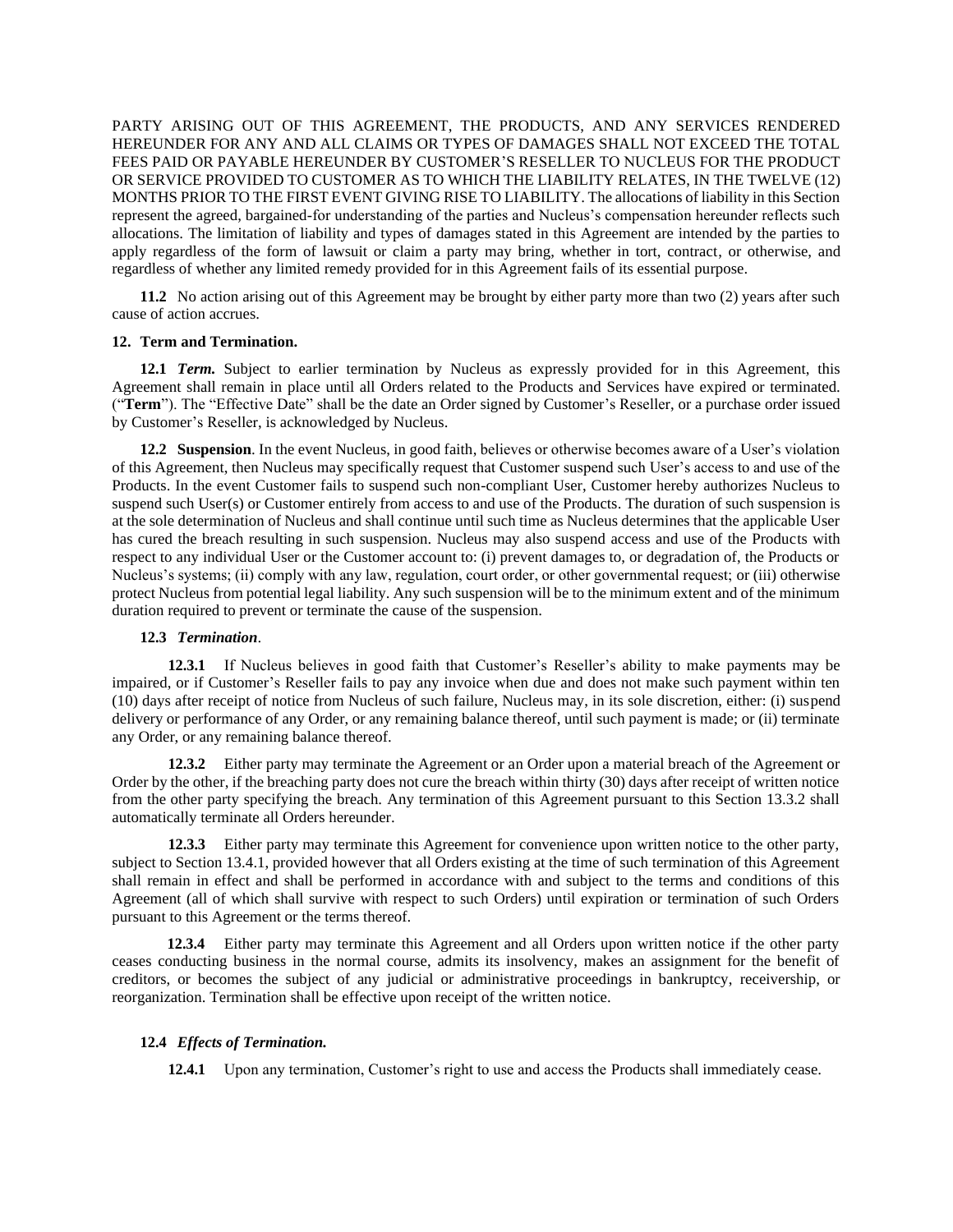**12.4.2** After the effective date of termination of this Agreement, Nucleus shall have no obligation to maintain or provide Customer Data to Customer. Nucleus may, in its sole discretion, delete or destroy any Customer Data in its possession, unless Nucleus has a legal retention obligation. Prior to the expiration or termination, Customer may request, in writing, that Nucleus provide Customer with a copy of the Customer Data in its possession and in the form and format as such Customer Data exists of the effective date of such termination.

**12.4.3** The exercise of the right to terminate this Agreement and any Order shall be in addition to any other right and remedy provided in this Agreement or existing at law or equity that is not otherwise excluded or limited under this Agreement.

#### **13. Miscellaneous Provisions.**

**13.1** *U.S. Governmental Rights*. The Software Products are commercial computer software as described in DFARS 252.227-7014(a)(1) and FAR 2.101. If acquired by or on behalf of any the Department of Defense or any component thereof, the U.S. Government acquires this commercial computer software and/or commercial computer software documentation subject to the terms of this Agreement as specified in DFARS 227.7202-3, Rights in Commercial Computer Software or Commercial Computer Software Documentation. If acquired by or on behalf of any civilian agency, the U.S. Government acquires this commercial computer software and/or commercial computer software documentation subject to the terms of this Agreement as specified in FAR 12.212, Computer Software.

**13.2** *FOIA and Public Disclosure Requests*. The purpose of the relationship between Nucleus and Customer is for Customer to purchase a subscription to Nucleus's Vulnerability and Risk Management Platform, which contains software, content, and information for IT risk management, regulatory compliance, and vulnerability assessments. The software, web services, content, and information disclosed is proprietary to Nucleus and is an important business asset of Nucleus (the "**Proprietary Information**"). The Proprietary Information consists of protected financial data, trade secrets, and commercially valuable information that, if disclosed, would harm the competitive position of Nucleus. In the event of a request for disclosure of Nucleus's Proprietary Information, Customer will affirmatively respond denying the request pursuant to the terms of this paragraph and will promptly, but no later than five (5) business days after receiving such request, forward the request on to Nucleus. Customer shall not release any such Proprietary Information except pursuant to written instructions by Nucleus, or a final un-appealable court order, provided that any such disclosure shall be limited to the minimum necessary to be in compliance with the request, based upon the opinion of counsel. If Customer cannot agree to the foregoing, then Customer is not permitted access to the Proprietary Information.

<span id="page-8-0"></span>**13.3** *Third Parties* By accessing the Products and Services, Customer expressly agrees that Nucleus shall have the benefit of and right to enforce this Agreement against Customer, irrespective of Customer's agreements with any Reseller. Except for Nucleus' own benefit, nothing in this Agreement shall confer, or is intended to confer, on any third party any benefit or the right to enforce any term of this Agreement. No entities other than Nucleus and Customer may terminate, rescind or agree to any modification, waiver or settlement with respect to this Agreement.

**13.4** *Service Work Assignments.* Nucleus retains the right to assign such personnel, including subcontractors, as it deems appropriate for the performance of any Services or the development, maintenance, or support of any Products.

**13.5** *Independent Contractor***.** Nucleus, its personnel, agents, subcontractors, and independent contractors are not employees or agents of Customer and are acting as independent contractors with respect to Customer. Neither party is, nor shall be considered to be, an agent, distributor, partner, joint venturer, or representative of the other party for any purpose, and neither party shall have the authority to act on behalf of, or in the name of, or to bind the other party in any manner whatsoever.

**13.6** *Force Majeure***.** Neither party to this Agreement shall be liable for delays or failures in performance under this Agreement (other than the payment obligations) resulting from acts or events beyond the reasonable control of such party, including acts of war, terrorism, acts of God, pandemic, earthquake, flood, embargo, riot, sabotage or dispute, governmental act. or failure of the Internet, power failure, energy interruption or shortages, other utility interruption, or telecommunications interruption provided that the delayed party: (i) gives the other party prompt notice of such cause; and (ii) uses its reasonable commercial efforts to promptly correct such failure or delay in performance.